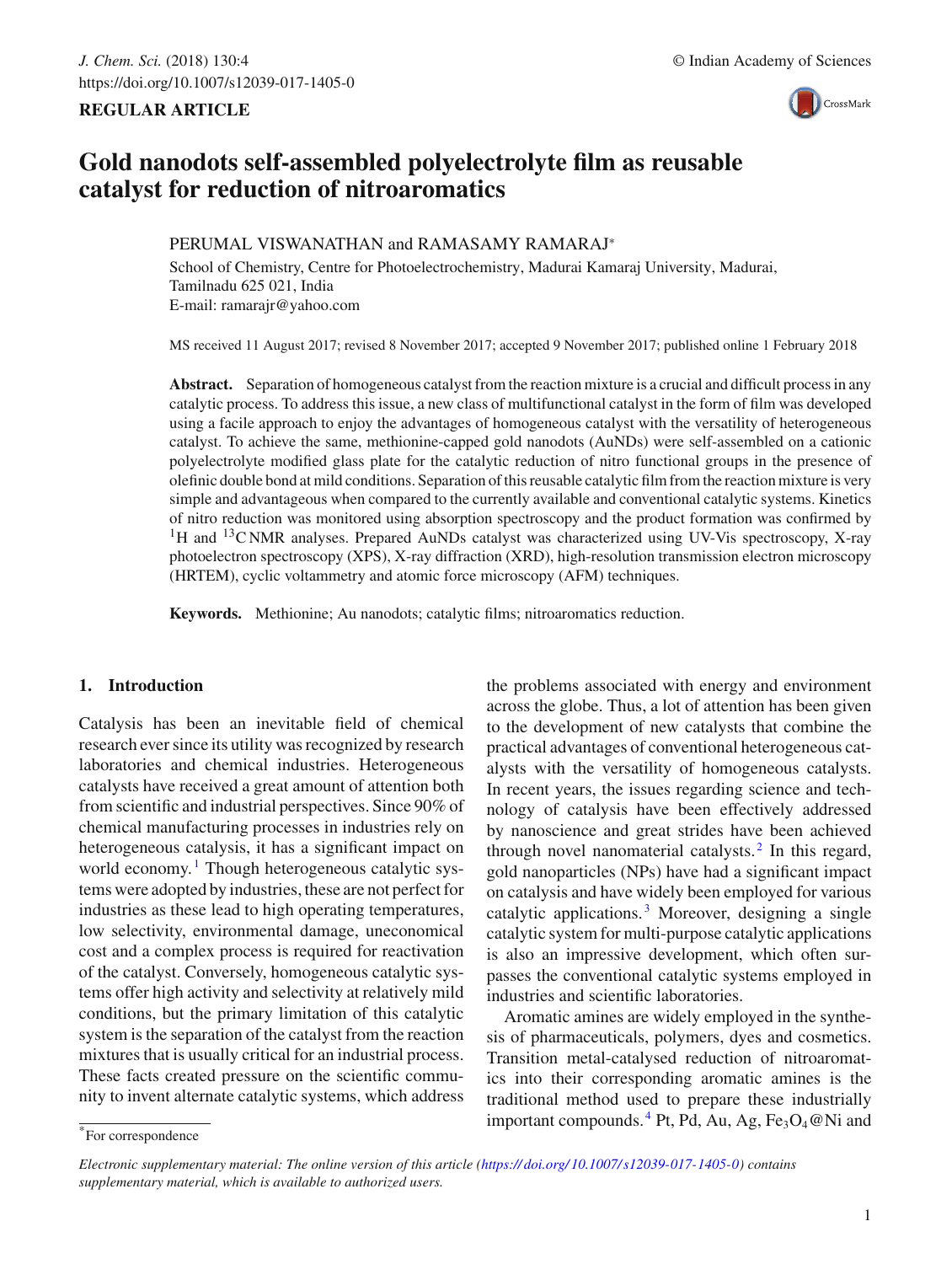Ni@Ag NPs are the few reported catalytic materials for the reduction of nitroaromatics, but the major problems associated with these catalytic systems are high  $H_2$  pressures, longer reaction times, lower turnover numbers, recyclability and high reaction temperatures.<sup>5</sup> Though the noble metal NPs-decorated magnetic metal oxides show the good activity and recyclability, preparation and preservation of these catalytic systems seem to be critical in practice. Hence, the designing of new catalytic systems with features like operational simplicity, simple hydrogen sources, efficient conversion with selectivity and low cost is beneficial for the industry and researchers.

In the present work, sub-5 nm methionine capped Au nanodots (AuNDs) were prepared and successfully self-assembled onto cationic polyelectrolyte, poly(acryl amide-co-diallyldimethylammoniumchloride) (PADA), a modified glass plate for the catalytic reduction of nitroaromatics. This AuNDs-modified glass plate was successfully re-used for catalytic reduction reactions. The prepared catalytic film was found to be stable for more than two months at room temperature. This opens up the possibility of commercialization of this catalytic system.

# **2. Experimental**

### 2.1 *Materials and methods*

Chloroauric acid (HAuCl4) and poly(acrylamide-codiallyldimethylammonium chloride) (PADA), were received from Sigma-Aldrich. DL-methionine, 4-nitrobenzoic acid and 4-nitroaniline were obtained from the SRL and all other chemicals with analytical grade were received from Merck. All glassware were thoroughly cleaned with aqua regia (1:3 HNO3/HCl v/v) (Caution: A *qua regia is a powerful oxidizing agent and it should be handled with extreme care.*) and rinsed extensively with distilled water before use. UV–Visible absorption spectra were recorded using Agilent Technologies 8453 spectrophotometer using a 1 cm path length quartz cell and the samples for absorption studies were prepared by diluting 0.6 mL of as-synthesized Au colloidal solution in 1.4 mL of water. High-resolution transmission electron microscopy (HRTEM) and selected area electron diffraction (SAED) analyses were conducted in a Technai instrument operated at 200 kV. The specimen for the HRTEM analysis was prepared by dropping the colloidal solution onto carbon-coated copper grid, and then dried at room temperature. XPS studies were performed using ULVAC-PHI 5000 versa Probe instrument. XRD patterns were recorded with a Rigaku diffractometer using Cu K $\alpha$  radiation ( $\lambda = 1.54$  Å). NMR spectrum was recorded on Bruker 300 MHz instrument using CDCl<sub>3</sub> and DMSO as solvents and the chemical shift values are reported as  $\delta$  values (ppm) with reference to tetramethylsilane (TMS).

#### 2.2 *Preparation of methionine capped AuNDs*

5 mL of 0.01 M methionine was mixed with 4.8 mL water and 0.2 mL of 0.5 M KOH and stirred for 10 min. 0.1 mL of 0.1 M HAuCl4 was added to the above solution and mixed well for 2 min. To this stirring mixture, 0.6 mL of 0.05 M ice-cold NaBH4 was added slowly and the stirring was continued for 3 h at room temperature. The immediate formation of brown color confirmed the successful formation of AuNDs.

By adopting the same procedure, KOH concentration was varied (0, 5, 10, 15 and 20 mM) in the preparation of various AuNDs. A black precipitate was observed in the absence and in the presence of 20 mM and above the concentration of KOH. Moreover, 5, 10 and 15 mM KOH led to the formation of stable AuNDs and the AuNDs were represented as M-Au-K5,  $M-Au-K_{10}$  and  $M-Au-K_{15}$  (The subscripts 5, 10 and 15 denote the concentration of KOH used in the synthesis).

# 2.3 *Preparation of catalytic plate for nitroaromatic reduction*

AuNDs coated glass plates with the area of 1.2 cm<sup>2</sup> (0.8 cm  $\times$ 1.5 cm) were utilised for the catalytic test studies of reduction of 4-nitrophenol upon the addition of NaBH4. The protocol adopted for the fabrication of AuNDs modified glass plates is as follows: Initially, 86 μL of 0.1% PADA was drop casted on the glass plate area of  $1.2 \text{ cm}^2$ , and allowed to dry at room temperature for 3 h. Then the PADA modified glass plate was dipped in methionine-capped AuNDs solutions for 90 min to obtain AuNDs self-assembled catalytic plates. For laboratory scale synthesis of functionalized anilines, glass plate with the area of  $6.25 \text{ cm}^2$  (2.5 cm  $\times$  2.5 cm) was modified with PADA and AuNDs. In this preparation, glass plates with the dimension of 2.5 cm  $\times$  7.5 cm were taken and 450 µL of PADA was drop casted on the glass plate area of  $6.25 \text{ cm}^2$  $(2.5 \text{ cm} \times 2.5 \text{ cm})$  and dried for 3 h and then dipped in AuNDs solution for 90 min to obtain the AuNPs self-assembled catalytic plates. Dipping time of more than 90 min does not improve the catalytic activity. Figure 1 shows the schematic representation of the preparation of catalytic films.



**Figure 1.** Schematic representation of the fabrication of AuNDs self-assembled onto PADA-modified glass plate.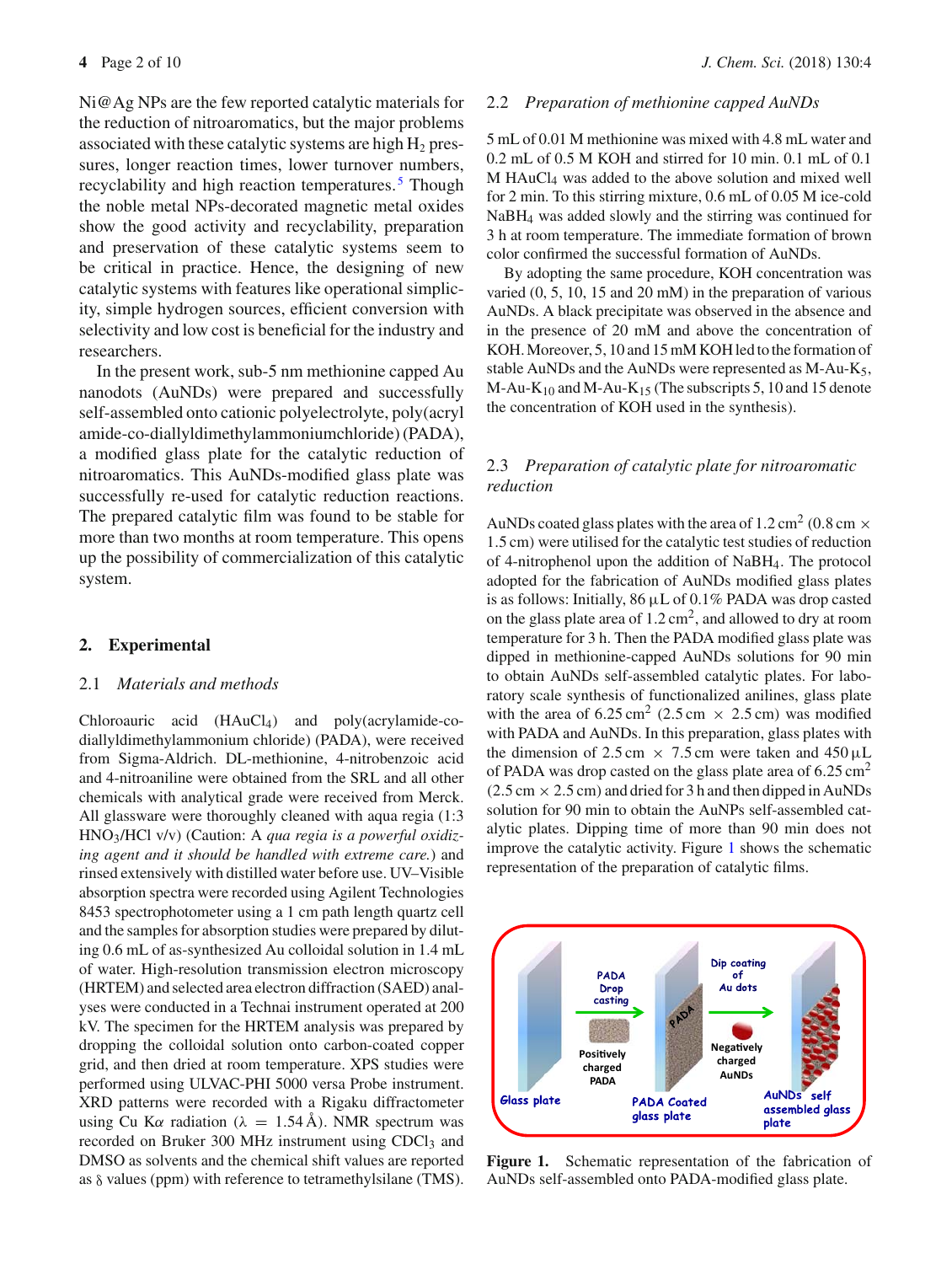#### 2.4 *Catalytic test reaction*

0.1 mL of 2 mM 4-nitrophenol solution was added to 1.4 mL water followed by 0.5 mL of 0.05 M NaBH4. To the above mixture, 25 μL of as-synthesized AuNDs was added and the progress of reaction was monitored using UV-Vis spectroscopy. To test the catalytic activity of AuNDs modified glass plates (catalytic plates), to the above mentioned 4-nitrophenol and NaBH4 mixture, instead of AuNDs solution, catalytic plate of  $1.2 \text{ cm}^2$  area was immersed to start the reaction and the progress of reaction was monitored using UV-Vis spectroscopy.

# 2.5 *Laboratory scale synthesis of functionalized anilines*

0.5 mmol of nitroaromatic compounds was dissolved in 30 mL of solvent (H2O or THF) and 10 mL of 0.05 M ice-cold NaBH4 solution under stirring condition. The catalytic plate (area  $=$  $2.5 \text{ cm} \times 2.5 \text{ cm}$  was then immersed in the above mentioned solution and the stirring was continued at room temperature for at least 3 h and the reaction was monitored by using TLC. After completion of reaction, the catalytic plate was removed from the reaction mixture. When the water was employed as solvent, the reaction mixture was neutralized using diluted HCl and the product was extracted using excess ethyl acetate from aqueous medium and the dry sodium sulphate was added to organic extract and filtered. The filtrate was concentrated under reduced pressure to get the product. For the case of THF solvent, after completion of reaction, the solvent was evaporated under reduced pressure and then the water and ethyl acetate was added to the obtained crude and then the usual procedure adopted for water solvent was followed to get the product. NMR analyses were carried out using CDCl3 and the results are presented in supporting information.

#### **3. Results and Discussion**

#### 3.1 *Characterisation of AuNDs*

AuNDs were prepared using sodium borohydride as a reducing agent in the presence of methionine and base (KOH). In the present investigation, KOH was found to have a pronounced effect on AuNDs formation, stability and their catalytic activity. In the AuNDs preparation, KOH concentration was varied as 5, 10 and 15 mM and formed AuNDs were named as M-Au- $K_5$ , M-Au- $K_{10}$ , and M-Au- $K_{15}$ , respectively. However, a black precipitate was obtained in the absence and in the presence of 20 mM and above concentrations of KOH. In the absence of KOH, methionine will exist as zwitterions in aqueous solution and the electrostatic interaction between the methionine molecules led to the aggregation of formed methionine capped AuNDs, whereas high concentration



**Figure 2.** UV-Vis absorption spectra obtained for  $M-Au-K<sub>5</sub>$  (a),  $M-Au-K<sub>10</sub>$  (b),  $M-Au-K<sub>15</sub>$  (c) NDs and the mixture of methionine, KOH and  $AuCl_4^-$  (d).

(20 mM and above) of KOH creates the unfavourable condition for the stabilisation of AuNDs due to kinetic instability. In this context, optimum concentration (5–15 mM) of KOH has led to the stable formation of AuNDs. In basic condition, methionine will exist in the deprotonated form, *i*.*e*., the carboxylic acid group present in the methionine will lose its proton and will form the carboxylate anion at the solution pH of ∼10.5 and successfully stabilizes the AuNDs through electrostatic stabilization mechanism. Moreover, so formed methionine capped AuNDs were negatively charged in nature due to the deprotonated form of methionine. In order to find the optimum concentration of Au for catalysis, AuCl<sup>−</sup> <sup>4</sup> concentration was varied by keeping the KOH (10 mM) and methionine (5 mM) concentrations constant. UV-Vis absorption spectra obtained for M-Au-K<sub>5</sub>, M-Au-K<sub>10</sub>, and M-Au-K<sub>15</sub> NDs are shown in Figure 2. The absorption spectrum obtained for the mixture of methionine, KOH and  $AuCl_4^-$  has no absorption in the wavelength range of 400 to 550 nm (Figure 2d), whereas all M-Au-K NDs shows the broad absorption in this region is due to the presence of Au nanostructures. The observed feeble SPR absorbance for AuNDs may be due to the chemisorption of methionine over AuNDs surface. electronic mobility of surface electrons of gold nanoparticles will dramatically decrease when the thiolfunctionalized organic molecules chemisorbed on the Au NPs surface through the formation of localized Au-S bonds. Since methionine has multifunctional groups, the attachment of other heteroatoms like nitrogen to the Au surface may cause the disorders in Au-S bond as reported in tiopronin capped gold nanoparticles. <sup>6</sup> Such disorders in the Au-S bonding arrangement is related to the surface potential fluctuations that preclude collective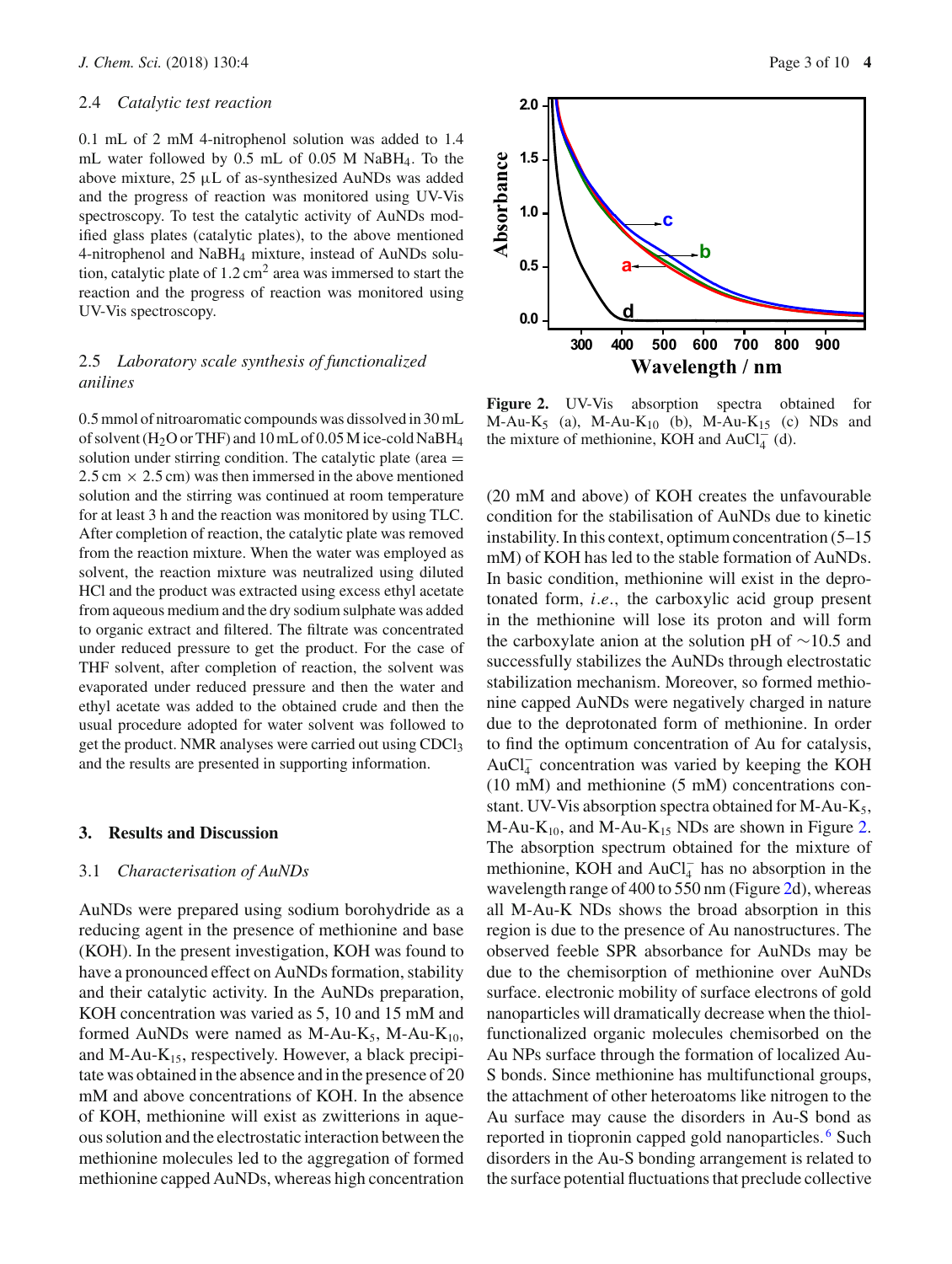motion of electrons, decreasing the mobility and damping the SPR feature. 6,7 Similar absorption features were obtained for the AuNPs prepared using various concentrations of Au precursor (Figure 3). These absorption studies confirm the successful formation of AuNSs in the presence of methionine.



Figure 3. UV-Vis absorption spectra obtained for methionine-capped AuNPs prepared from various concentrations of AuCl<sub>4</sub><sup>-</sup>, where, [Methionine] = 5mM, and [KOH] = 10 mM.

To get a better insight into the reduction of gold ions in the presence of methionine and their chemical environment, XPS spectrum was recorded for M-Au- $K_{10}$  NDs. Figure 4 shows the core-level XPS profile of Au, N, S and C. The Au4f<sub>7/2</sub> and Au4f<sub>5/2</sub> peaks were observed at the binding energies of 83.3 and 87 eV, respectively, with a binding energy difference of 3.7 eV. This confirms the successful reduction of Au ions and the presence of metallic gold in the M-Au- $K_{10}$  NDs sample. Compared to the binding energy of bulk metallic gold  $(Au^0 = 83.8 \text{ to } 84.0 \text{ eV})$ ,<sup>8,9</sup> the Au<sup>0</sup> in the prepared AuNDs sample showed a small shift to lower energy (83.3 eV). The interaction of methionine (N and S functional groups) with Au may slightly shift the  $Au^0$ peak. The core-level XPS spectrum of sulphur (S2p region) showed the doublet with a branching ratio of 2:1 and the splitting energy difference of 1.2 eV. The two peaks observed at 163.3 and 164.5 eV correspond to  $S2p_{3/2}$  and  $S2p_{1/2}$ , respectively, is the characteristic XPS signal of thioether sulphur. Another peak observed at 162 eV is due to the interaction of sulphur with Au.  $^{10}$ The core-level XPS data of nitrogen shows two peaks at 399.5 and 401.5 eV. The peak at 399.5 eV corresponds to neutral state nitrogen in methionine capped AuNDs and the peak at 401.5 eV corresponds to the



**Figure 4.** Core level XPS data obtained for the constituent elements of Meth-Au-K<sub>10</sub>.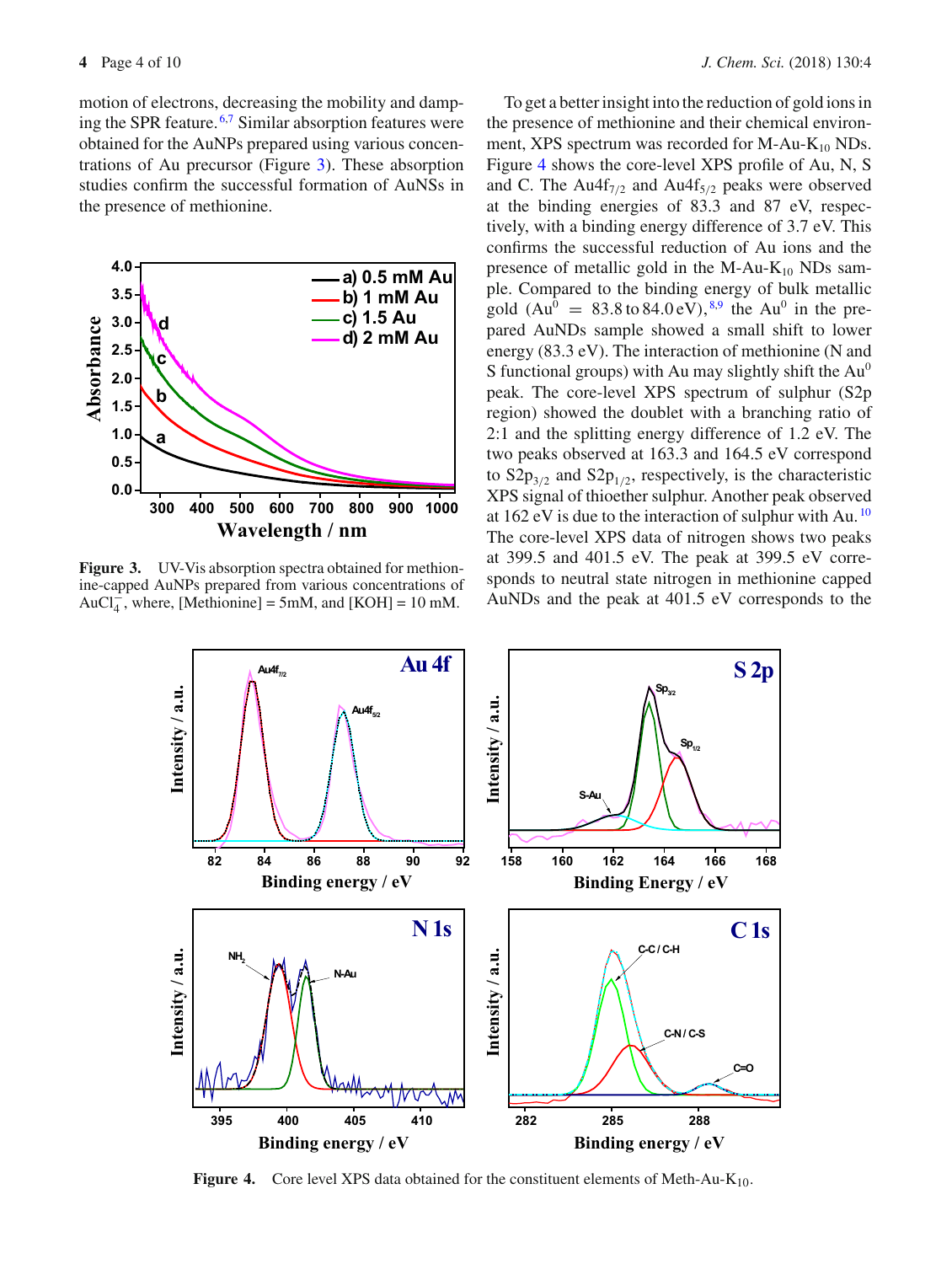interaction of nitrogen atom to Au. Generally, in the N 1s regime, the observed peak at higher binding energy (401.5 eV) is attributed to the positively charged amine group whereas in the present experimental condition, as the solution pH is around 10.5, there is no possibility for amine being protonated. On the other hand, the Au4f signals shifted to the lower binding energies in comparison to pure Au (84 eV). A similar negative shift in binding energy was already reported in Au and Pt NPs bonded with amines.<sup>11,12</sup> Hence, the higher binding energy (401.5 eV) in N 1s region can be accounted for the interaction of amine groups with Au. The XPS spectrum of C 1s region was fitted to three components that correspond to the carbon atom bonded to carbon or hydrogen (285 eV), carbon atom bonded to sulphur and/or oxygen (285.6 eV) and carboxylic acid group (285.5 eV) present in the methionine molecule. From the XPS results, it is confirmed that prepared AuNDs sample contains methionine and metallic state Au. Further, it confirms that the formed AuNDs were stabilized by both nitrogen and sulphur functional groups present in the methionine.

To evaluate the actual size and shape of M-Au-K NDs, the HRTEM images were recorded (Figure 5). AuNDs showed spherical particles with less than 5 nm in size. The concentration of KOH employed in the preparation of AuNDs was found to affect the particle size;  $M-Au-K<sub>5</sub>$ and M-Au- $K_{15}$  NDs had average particle size of 3.7 nm and M-Au- $K_{10}$  having average particle size of 2.6 nm. The histogram of M-Au-K<sub>5</sub> and M-Au-K<sub>15</sub> showed that size of the majority of the AuNDs formed is around 4 nm and the histogram of M-Au- $K_{10}$  shows that size of most of the particles is around 3 nm. Hence, 10 mM KOH favours the formation of smaller size AuNDs in the presence of methionine. Figure 6 shows the HRTEM images obtained for AuNPs prepared using 0.5 mM and 2 mM AuCl<sub>4</sub><sup>-</sup> concentrations in the presence of 5 mM methionine and 10 mM KOH. Less than 5 nm AuNDs were formed when the Au concentration was 0.5 mM, whereas, 10 nm anisotropic AuNPs were formed with 2 mM Au precursor. In addition, ring patterns observed in the SAED analysis confirm the polycrystalline nature of AuNDs. XRD analyses were carried out to study the crystalline nature of the prepared AuNDs. Figure 7 shows the XRD pattern obtained for the M-Au- $K_5$ ,  $M-Au-K_{10}$  and  $M-Au-K_{15}$ . Sharp diffraction peaks of XRD data confirm the formation of highly crystalline AuNDs. The diffraction peaks obtained for AuNDs at  $2\theta$ 



**Figure 5.** HRTEM images, SAED pattern and particle size distribution histogram of M-Au-K5 (**A**–**D**), M-Au-K10(**E**–**H**), M-Au-K15 (**I**–**L**) NDs.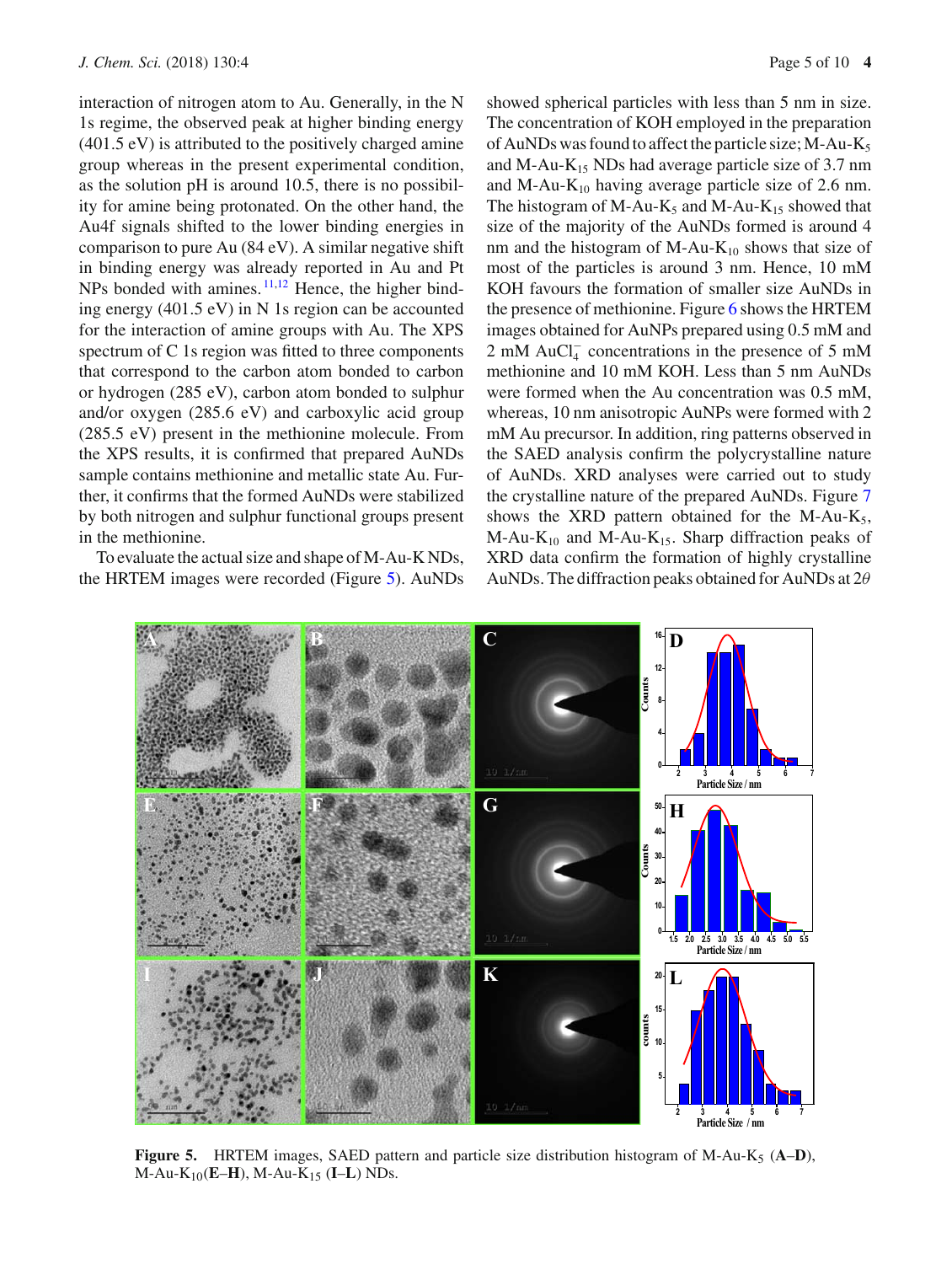

**Figure 6.** HRTEM images obtained for AuNPs prepared using 0.5 mM Au (**A**–**B**) and 2 mM Au (**C**–**D**).



**Figure 7.** XRD pattern obtained for M-Au-K NDs.

values of 38.2 $\degree$ , 44.3 $\degree$  and 77.8 $\degree$  are assigned to the (111), (200) and (311) crystal planes of face-centred cubic Au crystals, respectively. Moreover, high index facets could enhance the catalytic activity of nanomaterials as observed by many researchers. <sup>13,14</sup> Hence, the presence of high intensity (311) plane is the key factor for enhanced catalysis. The intensity ratios of (311)/(111) crystallizations are 0.29, 0.70 and 0.56 for M-Au-K<sub>5</sub>,  $M-Au-K_{10}$  and  $M-Au-K_{15}$ , respectively. Therefore, as observed in catalytic tests, the higher catalytic activity of M-Au-K<sub>10</sub> is attributed to a higher ratio of  $(311)/(111)$ .

#### 3.2 *Catalytic reduction of nitroaromatics*

To test the catalytic activity of the prepared AuNDs, reduction of 4-Nitrophenol (4-NP) in the presence of NaBH4 was adopted as the model reaction. UV-Vis absorption spectroscopy was used to monitor the progress of catalytic reduction of 4-NP. Addition of NaBH4 to 4-NP solution readily produces the 4-nitrophenolate ion, which showed the strong absorption at 400 nm. Without a catalyst, the peak around 400 nm remained unaltered for a long time indicating that there was no reduction reaction. Whereas, in the presence of a catalyst (AuNDs), a successive decrease in the intensity of absorption peak at 400 nm was observed with time and simultaneously, a new peak started growing at 302 nm, corresponding to 4-aminophenol (Figure S1 in Supplementary Information), which confirms the conversion of nitro to the amine. The mechanistic pathway for the reduction of aromatic nitrocompounds to the corresponding aromatic amine compounds has been reported to follow either a direct route or a condensation route. <sup>15</sup> In the most possible direct pathway, both  $BH<sub>4</sub><sup>-</sup>$  ions and nitroaomatics would get adsorbed on the catalyst surface first, where  $BH_4^-$  ions will act as the hydrogen source, to accomplish the hydrogenation of nitroaomatics on the surface of the metal NPs. Hence,  $BH<sub>4</sub><sup>-</sup>$  ions could charge the metal NPs surface and the charged metal NPs could act as the electron source. <sup>16</sup> The aromatic nitrocompound is first reduced to the nitroso compound and then quickly to the corresponding hydroxylamine compound. The hydroxylamine compound was finally reduced to the aromatic amine. <sup>17</sup> As the concentration of 4-NP is very low when compared to NaBH4, the reaction follows the pseudo-first-order kinetics and the rate constant (*k*) values are calculated from the slope of ln(A) *versus* time. In the catalytic reduction of  $4-NP$  in, the presence of NaBH<sub>4</sub>, complete reduction of 4-NP was observed at 180 and 200 s at  $M-Au-K<sub>5</sub>$  and  $M-Au-K<sub>15</sub>$  catalysts respectively, whereas  $M-Au-K_{10}$  took only 120 s for the same. The rate constants obtained for M-Au-K<sub>5</sub>, M-Au-K<sub>10</sub>, and M-Au-K<sub>15</sub> NDs catalysts for the reduction of 4-NP are 1.599  $\times$  10<sup>-2</sup> s<sup>-1</sup>, 2.982  $\times$  10<sup>-2</sup> s<sup>-1</sup> and 1.518  $\times$  10<sup>-2</sup> s<sup>-1</sup>, respectively, and the M-Au- $K_{10}$  NDs was found to have a better catalytic activity compared to other two AuNDs. Table 1 compares the catalytic performance of the present AuNDs with reported results towards the reduction of 4-NP. The TOF values calculated for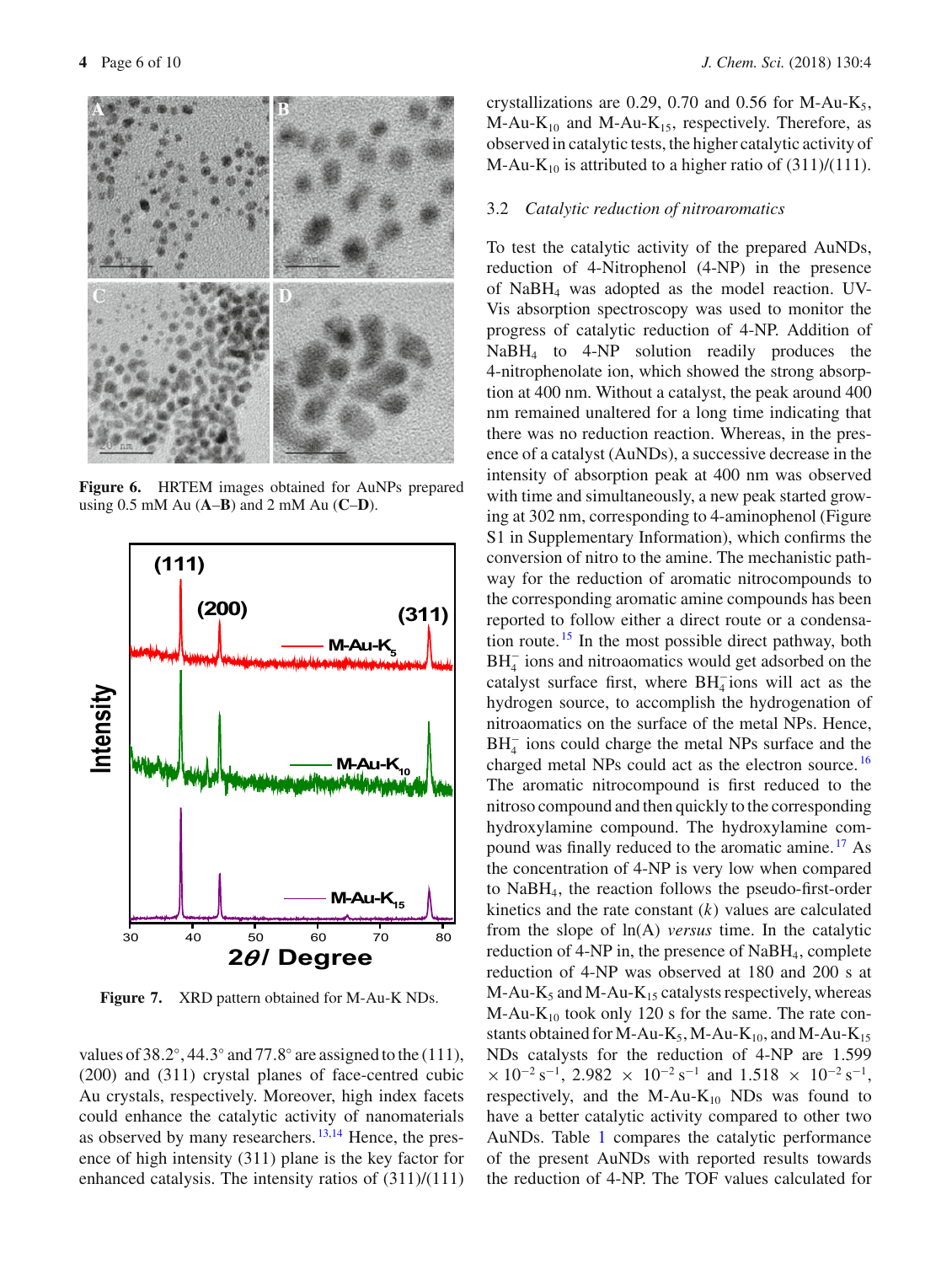#### *J. Chem. Sci.* (2018) 130:4 Page 7 of 10 **4**

**Table 1.** Comparison of catalytic activity of present AuNDs with reported results.

| Catalyst material                            | Catalyst<br>$\pmod{\%}$ | NaBH <sub>4</sub><br>equivalent | $k_{\rm app}(s^{-1})$ | References              |
|----------------------------------------------|-------------------------|---------------------------------|-----------------------|-------------------------|
| 2D graphene oxide/ $SiO_2$ -Au               |                         |                                 | $17 \times 10^{-3}$   | 18                      |
| CTAB-Au NPs                                  | 1.25                    | 500                             | $6.1 \times 10^{-3}$  | 19                      |
| Au@DHBC NPs                                  | 0.5                     | 300                             | $9.5 \times 10^{-3}$  | 20                      |
| PGMA@PAH@Au NPs                              | 3.2                     | 400                             |                       | 21                      |
| Methyl-imidazolium-based ionic polymer-AuNPs | 20                      | 88                              | $3.3 \times 10^{-2}$  | 22                      |
| PAMAM-AuNPs                                  | 0.10                    | 100                             | $7.91 \times 10^{-3}$ | 23                      |
| PPI-AuNPs                                    | 0.10                    | 100                             | $1.47 \times 10^{-2}$ | 24                      |
| rCD-AuNPs                                    | $5.2 \times 10^{-5}$    | 75                              | $9.75 \times 10^{-4}$ | 25                      |
| $CeO2$ -AuNPs                                |                         | 1333                            | $1.28 \times 10^{-2}$ | 26                      |
| Au@PVP                                       | 1.56                    | 147                             | $1.02 \times 10^{-2}$ | 27                      |
| Cyclodextrin-AuNPs                           | 17.6                    | 44                              | $4.65 \times 10^{-3}$ | 28                      |
| Polyaniline-AuNPs                            | 17.6                    | 44                              | $11.7 \times 10^{-3}$ | 29                      |
| $M - Au - K_{10} NDs$                        | 12.5                    | 125                             | $2.98 \times 10^{-2}$ | <b>Present catalyst</b> |



**Figure 8.** Catalytic reduction of 4-NP in the presence of NaBH<sub>4</sub> using catalytic plates prepared by M-Au-K<sub>5</sub> (a), M-Au-K<sub>10</sub> (**b**) and M-Au-K15 (**c**) NDs.

the reduction of 4-NP using M-Au-K<sub>5,</sub> M-Au-K<sub>10</sub> and M-Au-K<sub>15</sub> NDs colloids are 0.044, 0.066 and 0.040 s<sup>-1</sup>, respectively.

To find the optimum concentration of Au for catalysis, catalytic reduction studies were also performed for the AuNPs prepared using various concentration of Au (0.5, 1, 1.5 and 2 mM) (Figure S2). Among the different Au concentrations, 1 mM Au was found to be the optimum concentration of Au for catalysis and no increment in catalytic activity was observed at the higher Au concentrations  $(>1$  mM). However, in laboratory scale reactions, removal of such homogeneous catalyst (AuNDs colloids) from the reaction mixture and reusability of the catalyst remains a challenge. Hence, to overcome these issues, catalytic plates were designed using the so formed AuNDs over glass plates with the aid of PADA and successfully applied for catalytic reductions. To understand the catalytic ability of M-Au-K NDs self-assembled on PADA modified glass plates,  $0.8 \times 1.5$  cm<sup>2</sup> (area = 1.2 cm<sup>2</sup>) catalytic plates were subjected to catalytic tests (Figure 8). Protocols for the preparation of catalytic plates are described in the Section 2. PADA is positively charged and the prepared AuNDs are negatively charged in nature, hence, it is obvious that when the PADA modified glass plate was dipped in AuNDs solution, AuNDs self-assembled over the PADA through electrostatic interaction. Selfassembly of AuNDs on to the PADA modified glass plates was confirmed by recording AFM images (Figure S3). The AFM images of PADA modified glass plate showed the smooth and plain surface whereas, AuNDs self-assembled on PADA modified glass plates clearly showed the dense decoration of spherical AuNDs over PADA surface. Among the three catalytic plates prepared using M-Au-K<sub>5</sub>, M-Au-K<sub>10</sub> and M-Au-K<sub>15</sub> NDs, best catalytic activity was observed at  $M-Au-K_{10}$ towards the reduction of 4-NP (Figure 8b) and the catalytic plate was reused for five consecutive catalytic cycles without considerable loss in activity (Figure S4 in SI). Hence, the M-Au- $K_{10}$  NDs self-assembled on the PADA modified large area  $(2.5 \times 2.5 \text{ cm})$  glass plate was chosen to carry out the laboratory scale (0.5 mmol batch)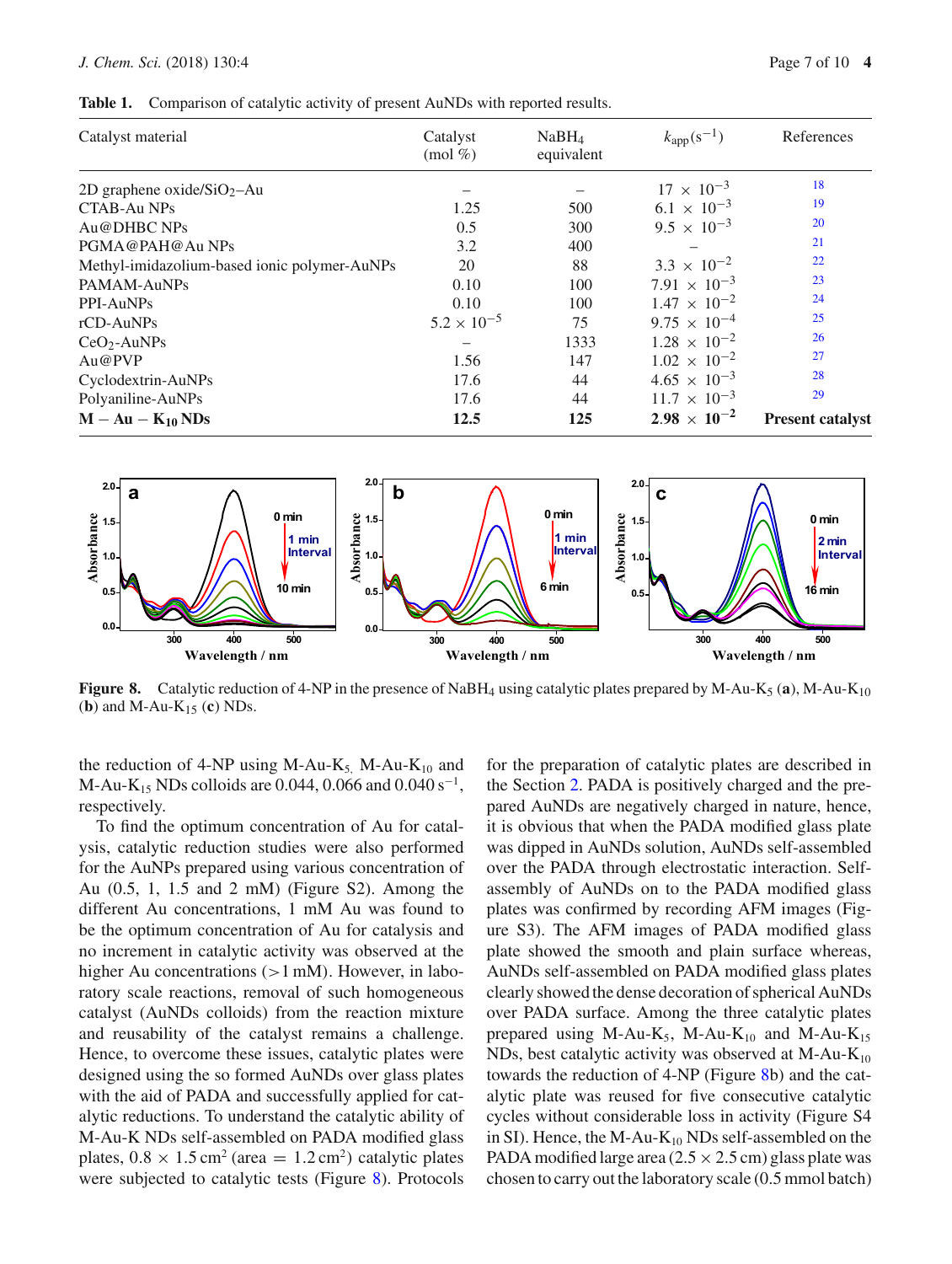reductions of different nitroaromatic compounds into their corresponding amino compounds. When the catalytic performance of as-synthesized colloids of AuNDs and AuNDs self-assembled onto catalytic plates were compared, the catalytic plates showed lower catalytic activity. This may be due to the low amount of AuNDs loading in the PADA film when compared to the amount of Au in as-synthesized AuNDs colloids.

Generally, the reduction of nitroaromatics into their corresponding amines was accomplished under harsh conditions including strong acids and various metals like lead and tin. These reactions suffer from severity present in safety and environmental issues associated with their applicability in scale-up processes.  $30$  To overcome these issues, several modified protocols were reported in recent years and among the various catalytic systems, noble metal NPs catalysed reduction of nitroaromatics have received great interest due to their excellent activity. Especially, catalytic AuNPs decorated membranes are considered to be advantageous for the reduction of nitroaromatics, in the presence of NaBH<sub>4</sub>.<sup>31</sup> Selective reduction of nitro groups in the presence of other reducible functional groups is the most important reaction to synthesis functionalized anilines as industrial intermediates for a variety of specific and fine chemicals. <sup>32</sup> Conventional Pt group of catalysts hydrogenate both olefinic and carbonyl functions while reducing the nitro group in the presence of  $H_2$ . Hence, in the search of catalyst for the purpose of selective reduction of nitroaromatics in the presence of olefinic bond, reduction of nitro-substituted chalcones were examined and it was found that the present AuNDs catalyst film selectively hydrogenated the nitro groups in the presence of olefinic double bond at room temperature and also reduced the carbonyl group of chalcone together with nitro group (Table 1 (2e and 2f)), while leaving the olefinic double bond unaltered. Hence, the present catalyst film selectively reduces the carbonyl group of chalcones (α, β-unsaturated carbonyl system) without affecting olefinic double bond to produce allylic alcohols that are recognized as important intermediates in Agrochemistry, Pharmaceutical and Fragrance Chemistry. Such selectivity is ascribed to the formation of charged hydrogen species  $(H^+ \text{ and } H^-)$  on the metal catalyst surfaces. These charged hydrogen species are active towards the reduction of polar groups like nitro and keto but they are unable to reduce non-polar olefinic bonds. In addition to this, nitro group reductions were accomplished successfully in the presence of carboxylic acid, chloro, methoxy, hydroxyl and amine groups. Table 2 shows the reduction of different nitro compounds using the M-Au- $K_{10}$  catalyst. Product formation was confirmed by recording the 1H NMR and Table 2. Reduction of various nitroaromatic compounds.



 $^{13}$ C NMR spectra (Figure S5–S16 in Supplementary Information).

### **4. Conclusions**

A facile, single-step preparation of methionine-capped AuNDs and their successful self-assembly on PADAmodified glass plate was demonstrated for nitroaromatics reduction application. Moreover, it was observed that it is very easy to remove the present catalytic plates from the reaction mixture and the catalytic plates are stable for two months at laboratory conditions. Therefore, these catalytic plates have the advantages of homogeneous catalysts even though these are heterogeneous catalysts. Further, these catalytic plates would serve as excellent alternative for noble metal NPs-decorated metal oxide and other heterogeneous nanocatalysts in terms recovery and reusability of catalyst.

#### **Supplementary Information (SI)**

Catalytic test reactions of 4-NP reductions in the presence of AuNDs catalyst, recycle test, <sup>1</sup>H NMR and <sup>13</sup>C NMR data of reduced products obtained in laboratory scale synthesis (Table 2) and Figures S1-S16 are given in the Supplementary Information, available at www.ias.ac.in/chemsci.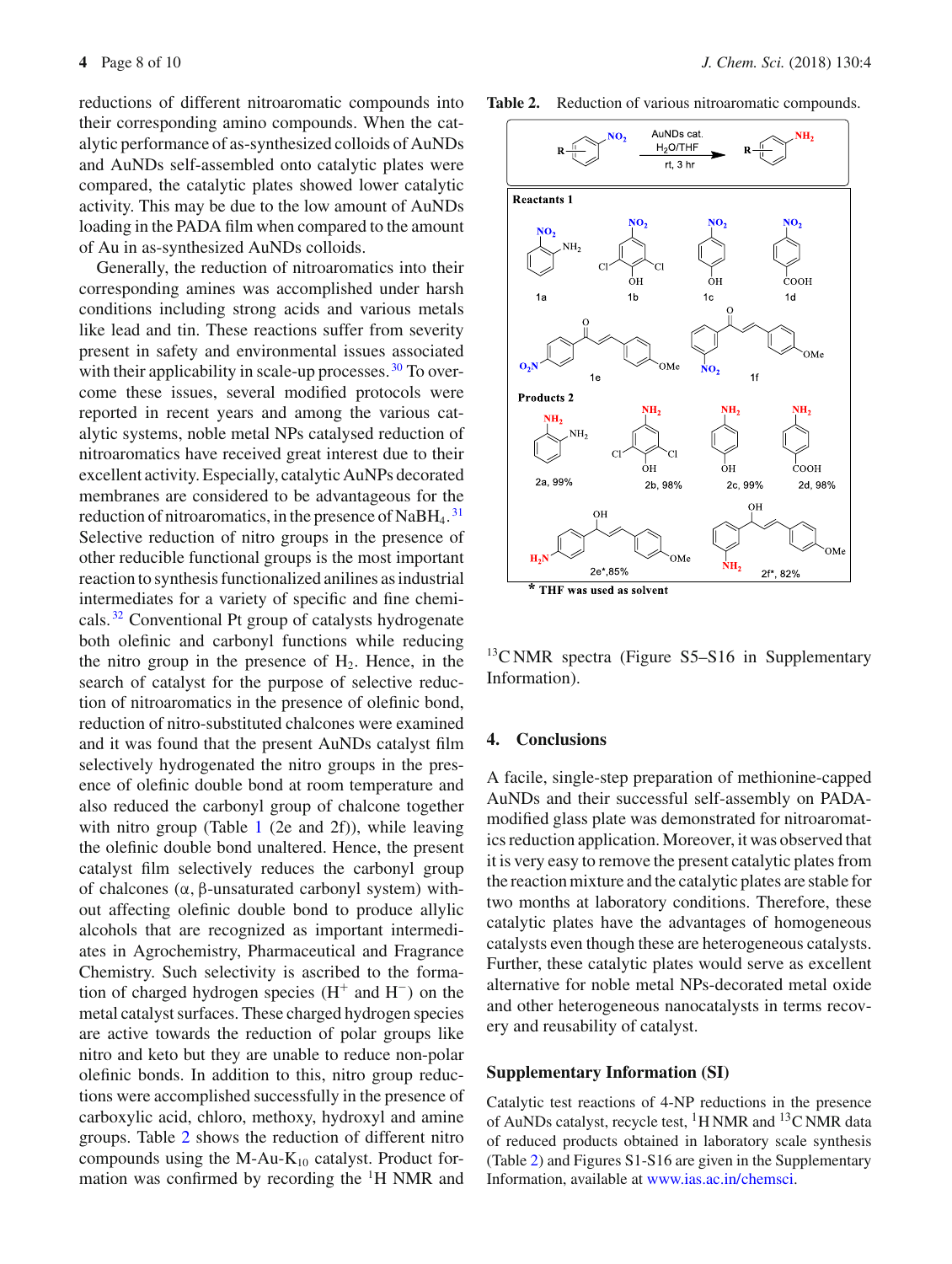### **Acknowledgements**

RR acknowledges the financial support received from the CSIR-Emeritus Scientist Scheme, New Delhi. PV is the recipient of Senior Research Fellowship under UGC-BSR scheme.

# **References**

- 1. Thomas J M and Thomas W J 1997 (Eds.) In *Principles and Practice of Heterogeneous Catalysis* (VCH: Weinheim)
- 2. An K and Somorjai G A 2015 Nanocatalysis I: synthesis of metal and bimetallic nanoparticles and porous oxides and their catalytic reaction studies *Catal. Lett*. **145** 233
- 3. Daniel M-C and Astruc D 2004 Gold nanoparticles: assembly, supramolecular chemistry, quantumsize-related properties, and applications toward biology, catalysis, and nanotechnology *Chem. Rev.* **104** 293
- 4. Tamiolakis I, Fountoulaki S, Vordos N, Lykakisb I N and Armatas G S 2013 Mesoporous Au–TiO2 Nanoparticle assemblies as efficient catalysts for the chemoselective reduction of nitrocompounds *J. Mater. Chem. A* **1** 14311
- 5. Rathore P S, Patidar R, Shripathic T and Thakore S 2015 Magnetically separable core–shell iron oxide@nickel nanoparticles as high-performance recyclable catalysts for chemoselective reduction of nitroaromatics *Catal. Sci. Technol.* **5** 286
- 6. Guerrero E, Munoz-Marquez M A, Garcıa M A, Crespo P, Fernandez-Pinel E, Hernando A and Fernandez A 2008 Surface plasmon resonance and magnetism of thiol-capped gold nanoparticles *Nanotechnology* **19** 175701
- 7. Templeton A C, Chen S, Gross S M and Murray R W 1999 Water-soluble isolable gold clusters protected by tiopronin and coenzyme A monolayers *Langmuir* **15** 66
- 8. Bourg M-C, Badia A and Lennox R B 2000 Gold-sulfur bonding in 2D and 3D self-assembled monolayers: XPS characterization *J. Phys. Chem. B* **104** 6562
- 9. Gaur S, Miller J T, Stellwagen D, Sanampudi A, Kumar C S S R and Spivey J J 2012 Synthesis, characterization, and testing of supported Au catalysts prepared from atomically-tailored Au38(SC12H25)24 clusters *Phys. Chem. Chem. Phys.* **14** 1627
- 10. Angelova P, Solel, E, Parvari G, Turchanin A, Botoshansky M, Gölzhauser A and Keinan E 2013 Chemisorbed monolayers of corannulene penta-thioethers on gold *Langmuir* **29** 2217
- 11. Tseng R J, Baker C O, Shedd B, Huang J, Kaner R B, Ouyang J and Yang Y 2007 Charge transfer effect in the polyaniline-gold nanoparticle memory system *Appl. Phys. Lett.* **90** 053101
- 12. Qiu L, Liu F, Zhao L, Yang W and Yao J 2006 Evidence of a unique electron donor-acceptor property for platinum nanoparticles as studied by XPS *Langmuir* **22** 4480
- 13. Viswanathan P and Ramaraj R 2017 Preparation of polyelectrolyte-stabilized silver nanoparticles for catalytic applications *Polym. Int.* **66** 342
- 14. Tian N, Zhou Z-Y, Sun S-G, Ding Y and Wang Z L 2007 Synthesis of tetrahexahedral platinum nanocrystals with

high-index facets and high electro-oxidation activity *Science* **316** 732

- 15. Viswanathan P and Ramaraj R 2016 Polyelectrolyte assisted synthesis and enhanced catalysis of silver nanoparticles: electrocatalytic reduction of hydrogen peroxide and catalytic reduction of 4-nitroaniline *J. Mol. Catal. A Chem.* **424** 128
- 16. Henglein A and Lilie J 1981 Storage of electrons in aqueous solution: the rates of chemical charging and discharging the colloidal silver microelectrode *J. Am. Chem. Soc.* **103** 1059
- 17. Chiu C-Y, Chung P-J, Lao K-U, Liao C-W and Huang M H 2012 Facet-dependent catalytic activity of gold nanocubes, octahedra, and rhombic dodecahedra toward 4-nitroaniline reduction *J. Phys. Chem. C* **116** 23757
- 18. Zhu C, Han L, Hu P and Dong S 2012 In situ loading of well-dispersed gold nanoparticles on two-dimensional graphene  $oxide/SiO<sub>2</sub>$  composite nanosheets and their catalytic properties *Nanoscale* **4** 1641
- 19. Fenger R, Fertitta E, Kirmse H, Thunemann A F and Rademann K 2012 Size dependent catalysis with CTAB-stabilized gold nanoparticles *Phys. Chem. Chem. Phys.* **14** 9343
- 20. Seo E, Kim J, Hong Y, Kim Y S, Lee D and Kim B S 2013 Double hydrophilic block copolymer templated Au nanoparticles with enhanced catalytic activity toward nitroarene reduction *J. Phys. Chem. C* **117** 11686
- 21. Li M and Chen G 2013 Revisiting catalytic model reaction P-nitrophenol/NaBH4 using metallic nanoparticles coated on polymeric spheres *Nanoscale* **5** 11919
- 22. Biondi I, Laurenczy G and Dyson P J 2011 Synthesis of gold nanoparticle catalysts based on a new water-soluble ionic polymer *Inorg. Chem*. **50** 8038
- 23. Esumi K, Miyamoto K and Yoshimura T 2003 Morphological change of gold–dendrimer nanocomposites by laser irradiation *J. Colloid Interface Sci.* **268** 501
- 24. Hayakawa K, Yoshimura T and Esumi K 2003 Preparation of gold-dendrimer nanocomposites by laser irradiation and their catalytic reduction of 4-nitrophenol *Langmuir* **19** 5517
- 25. Wang X, Long Y, Wang Q, Zhang H, Huang X, Zhu R, Teng P, Liang L and Zheng H Z 2013 Reduced state carbon dots as both reductant and stabilizer for the synthesis of gold nanoparticles *Carbon* **64** 499
- 26. Fan C M, Zhang L F, Wang S S, Wang D H, Lu L Q and Xu A W 2012 Novel CeO2 yolk–shell structures loaded with tiny Au nanoparticles for superior catalytic reduction of *p*-nitrophenol *Nanoscale* **4** 6835
- 27. Xiao C, Chen S, Zhang L, Zhou S and Wu W 2012 Onepot synthesis of responsive catalytic Au@PVP hybrid nanogels *Chem. Commun.* **48** 11751
- 28. Huang T, Meng F and Qi L 2009 Facile synthesis and one-dimensional assembly of cyclodextrin-capped gold nanoparticles and their applications in catalysis and surface-enhanced raman scattering *J. Phys. Chem. C* **113** 13636
- 29. Han J, Li L and Guo R 2010 Novel approach to controllable synthesis of gold nanoparticles supported on polyaniline nanofibers *Macromolecules* **43** 10636
- 30. Kelly S M and Lipshutz B H 2014 Chemoselective reductions of nitroaromatics in water at room temperature *Org. Lett.* **16** 98